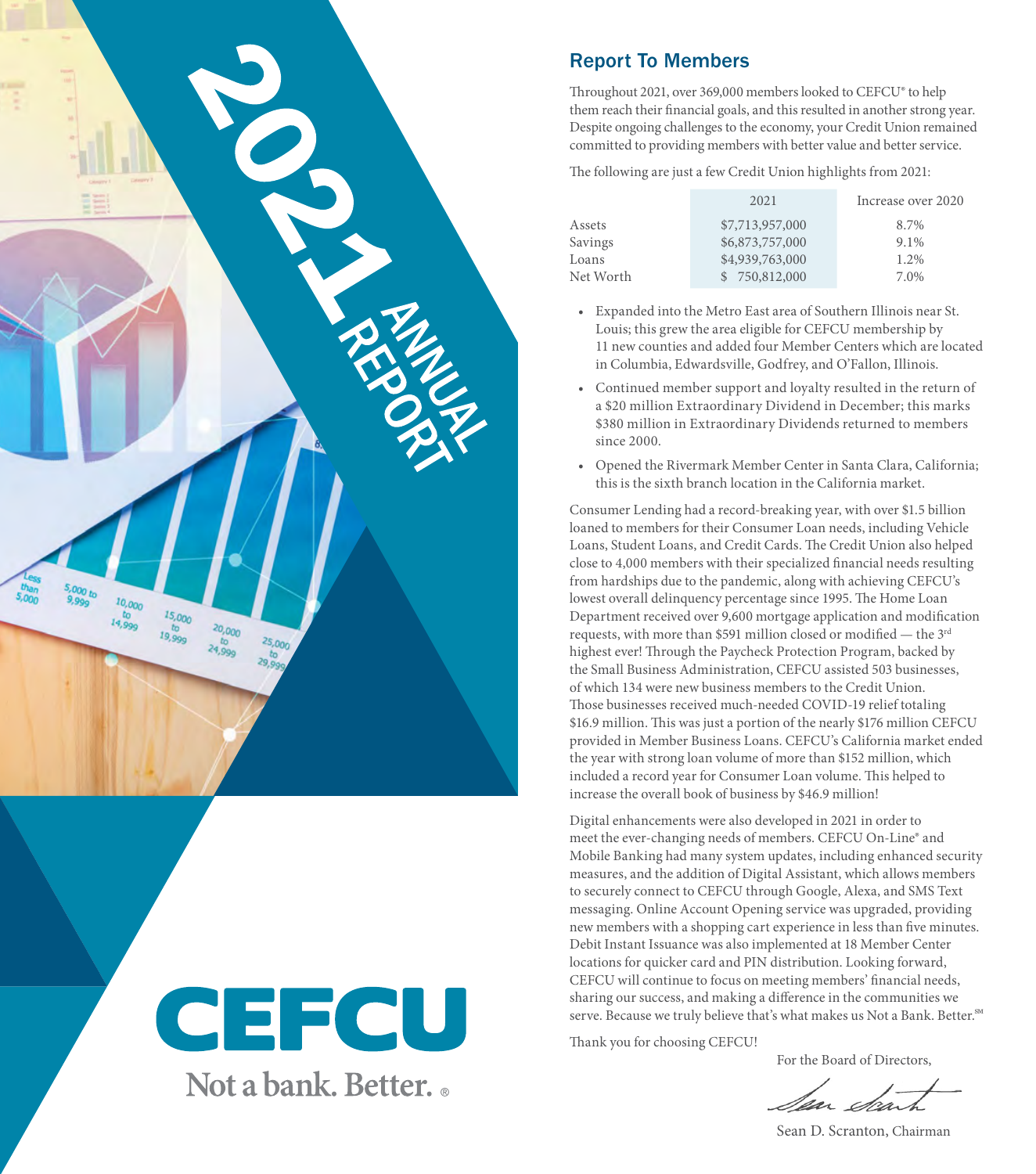# Consolidated Statements Of Financial Condition

December 31, 2021 and 2020  $(20.11 \times H)$ 

| (Dollars in Thousands)                                   | 2021        | 2020        |
|----------------------------------------------------------|-------------|-------------|
| <b>ASSETS</b>                                            |             |             |
| Cash and cash equivalents                                | \$650,603   | \$588,338   |
| Interest bearing time deposits in financial institutions | 5,107       | 14,383      |
| Investments available for sale                           | 1,953,993   | 1,463,920   |
| Loans, net of allowance for loan losses                  | 4,907,243   | 4,848,134   |
| Accrued interest receivable                              | 16,366      | 18,564      |
| NCUSIF deposit                                           | 62,409      | 55,897      |
| Restricted stock                                         | 5,000       | 5,000       |
| Property and equipment, net                              | 81,468      | 78,340      |
| Other assets                                             | 31,768      | 23,431      |
| Total assets                                             | \$7,713,957 | \$7,096,007 |
| LIABILITIES AND MEMBERS' EQUITY                          |             |             |
| Members' savings accounts                                | \$6,873,757 | \$6,301,822 |
| Accrued interest payable                                 | 1,107       | 1,517       |
| Accrued pension and postretirement benefits              | 107,868     | 128,225     |
| Other liabilities                                        | 69,618      | 62,295      |
| Total liabilities                                        | 7,052,350   | 6,493,859   |
| Members' equity                                          | 661,607     | 602,148     |
| Total liabilities and members' equity                    | \$7,713,957 | \$7,096,007 |
|                                                          |             |             |

# Consolidated Statements Of Income

| Years ended December 31, 2021 and 2020              |                          |              |
|-----------------------------------------------------|--------------------------|--------------|
| (Dollars in Thousands)                              |                          |              |
| Interest income:                                    | 2021                     | 2020         |
| Loans receivable                                    | \$ 200,846               | \$ 207,290   |
| Investments                                         | 12,089                   | 20,372       |
| Interest bearing time deposits                      | 168                      | 291          |
| Total interest income                               | 213,103                  | 227,953      |
|                                                     |                          |              |
| Interest expense:                                   |                          |              |
| Savings accounts                                    | 51,334                   | 72,538       |
| Net interest income                                 | 161,769                  | 155,415      |
| Provision for loan losses                           | 8,261                    | 15,535       |
| Net interest income after provision for loan losses | 153,508                  | 139,880      |
| Non-interest income:                                |                          |              |
| Administrative insurance fees                       | 3,485                    | 2,920        |
| Interchange income                                  | 26,679                   | 21,758       |
| Gain on sale of loans                               | 1,552                    | $-0-$        |
| Other                                               | 26,551                   | 22,204       |
| Total non-interest income                           | 58,267                   | 46,882       |
| Non-interest expense:                               |                          |              |
| Compensation and benefits                           | 90,978                   | 80,709       |
| Occupancy and equipment                             | 19,654                   | 17,326       |
| Communications                                      | 5,775                    | 5,316        |
| Marketing                                           | 8,899                    | 8,178        |
| Other                                               | 37,533                   | 33,288       |
| Total non-interest expense                          | 162,839                  | 144,817      |
| Net income                                          | 48,936<br>$\mathbb{S}^-$ | \$<br>41,945 |

Audited consolidated financial statements are available from the Credit Union for the fiscal years ended December 31, 2021 and 2020. To review statements or for more information, call 309.633.7000 or 1.800.633.7077.